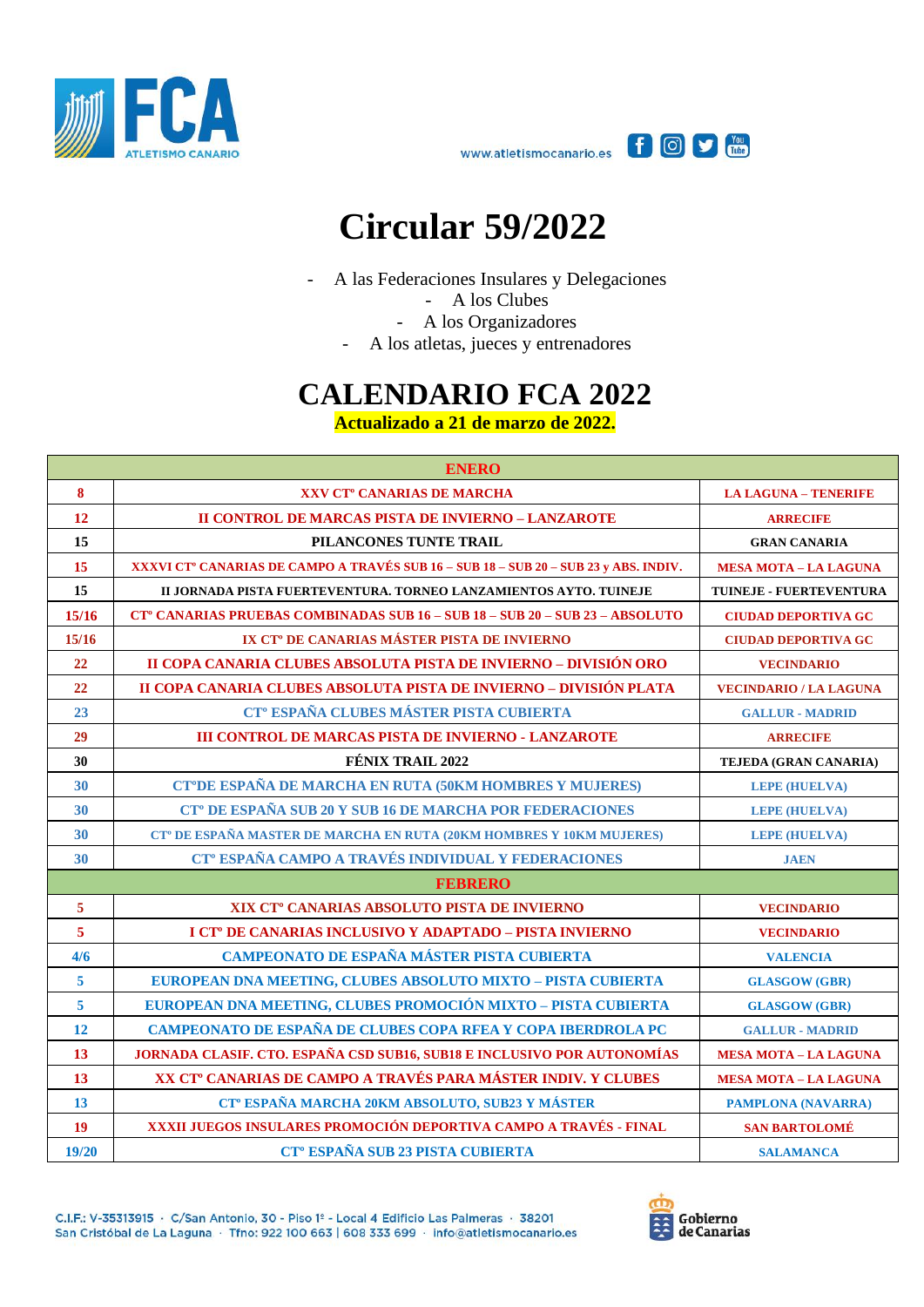





| 20                      | CT <sup>°</sup> ESPAÑA RUTA 1/2 MARATÓN Y 5KM - ABSOLUTO Y MÁSTER                         | <b>PATERNA (VALENCIA)</b>         |  |
|-------------------------|-------------------------------------------------------------------------------------------|-----------------------------------|--|
| 25/27                   | CT <sup>°</sup> ESPAÑA PISTA CUBIERTA ABSOLUTO                                            | <b>OURENSE</b>                    |  |
| <b>26</b>               | II COPA CANARIA CLUBES MÁSTER                                                             | <b>LA LAGUNA - TENERIFE</b>       |  |
| 26                      | <b>I COPA CANARIA CLUBES SUB20</b>                                                        | <b>LA LAGUNA - TENERIFE</b>       |  |
| 27                      | CT <sup>°</sup> ESPAÑA LANZAMIENTOS LARGOS INVIERNO                                       | <b>MOTRIL (GRANADA)</b>           |  |
| <b>MARZO</b>            |                                                                                           |                                   |  |
| 4                       | I CONTROL DE MARCAS AIRE LIBRE - LANZAROTE                                                | <b>ARRECIFE</b>                   |  |
| 5/6                     | CT <sup>°</sup> DE CANARIAS MÁSTER LANZAMIENTOS LARGOS                                    | <b>TUINEJE - FUERTEVENTURA</b>    |  |
| 5/6                     | CT <sup>°</sup> DE CANARIAS DE LANZAMIENTOS LARGOS SUB16, SUB18, SUB20, SUB23 Y ABS.      | <b>TUINEJE - FUERTEVENTURA</b>    |  |
| 5/6                     | CT <sup>°</sup> ESPAÑA SUB 18 PISTA CUBIERTA                                              | <b>VALENCIA</b>                   |  |
| $\overline{5}$          | TRANSGRANCANARIA MARATÓN                                                                  | <b>GRAN CANARIA</b>               |  |
| <b>12</b>               | CT <sup>°</sup> CANARIAS DE CAMPO A TRAVÉS CAT. MENORES (SUB 8 - SUB 10 - SUB 12 - SUB 14 | <b>HOYA MORCILLO -EL HIERRO</b>   |  |
| 12/13                   | CT <sup>°</sup> ESPAÑA SUB 20 DE PISTA CUBIERTA                                           | <b>ANTEQUERA</b>                  |  |
| 13                      | CT <sup>°</sup> DE ESPAÑA CSD EN EDAD ESCOLAR DE CAMPO A TRAVÉS                           | <b>GETAFE (MADRID)</b>            |  |
| 13                      | CT <sup>°</sup> ESPAÑA MÁSTER CAMPO A TRAVÉS INDIVIDUAL, CLUBES Y RELEVOS                 | <b>HORMACHUELOS (CÓRDOBA)</b>     |  |
| 19                      | FESTIVAL A BENEFICIO DE LA INVESTIACIÓN DEL CANCER                                        | <b>LA LAGUNA - TENERIFE</b>       |  |
| 20                      | VII LPA TRAIL                                                                             | <b>LAS PALMAS DE GRAN CANARIA</b> |  |
| 26                      | I CARRERA GUAMASA                                                                         | <b>GUAMASA - TENERIFE</b>         |  |
| 26                      | 1 <sup>a</sup> j. CAMPO A TRAVÉS - LA PALMA                                               | <b>EL VENDAVAL - EL PASO</b>      |  |
| 26                      | <b>CT° ESPAÑA TRAIL RUNNING MÁSTER</b>                                                    | <b>LAS PALMAS DE GRAN CANARIA</b> |  |
| 26                      | 1ª JORNADA DE LA XXVI LIGA CANARIA DE CLUBES 1ª CATEGORÍA                                 | <b>CIUDAD DEPORTIVA GC</b>        |  |
| 26                      | 1ª JORNADA DE LA XXVI LIGA CANARIA DE CLUBES 2ª CATEGORÍA                                 | <b>CIUDAD DEPORTIVA GC</b>        |  |
| 26                      | I GRAN PREMIO CANARIO DE ATLETISMO INCLUSIVO (1ªJORNADA)                                  | <b>CIUDAD DEPORTIVA GC</b>        |  |
| 26/27                   | CT <sup>°</sup> ESPAÑA SUB 16 DE PISTA CUBIERTA                                           | <b>SABADELL</b>                   |  |
| 26/27                   | CT <sup>°</sup> ESPAÑA DE LANZAMIENTOS LARGOS DE INVIERNO - MASTER                        | <b>BADAJOZ</b>                    |  |
|                         | <b>ABRIL</b>                                                                              |                                   |  |
| $\overline{2}$          | 2ª JORNADA DE LA XXVI LIGA CANARIA DE CLUBES 1ª CATEGORÍA                                 | <b>SANTA CRUZ DE TENERIFE</b>     |  |
| $\overline{2}$          | 1ª JORNADA DE LA XXVI LIGA CANARIA DE CLUBES 2ª CATEGORÍA                                 | <b>SANTA CRUZ DE TENERIFE</b>     |  |
| $\overline{2}$          | I GRAN PREMIO CANARIO DE ATLETISMO INCLUSIVO (2ªJORNADA)                                  | <b>SANTA CRUZ DE TENERIFE</b>     |  |
| 2/3                     | CT <sup>°</sup> ESPAÑA DE LANZAMIENTOS LARGOS DE INVIERNO - MENORES                       | <b>CASTELLÓN</b>                  |  |
| $\overline{\mathbf{3}}$ | CT <sup>°</sup> ESPAÑA TRAIL RUNNING ABSOLUTO                                             | ZAHARA (CÁDIZ)                    |  |
| $\mathbf{3}$            | XXV MEDIO MARATÓN DE LAS GALLETAS                                                         | <b>LAS GALLETAS - TENERIFE</b>    |  |
| $\overline{\mathbf{3}}$ | CT <sup>°</sup> ESPAÑA MARATÓN ABSOLUTO Y MÁSTER                                          | <b>ZARAGOZA</b>                   |  |
| $\overline{9}$          | <b>XIX MILLA BREÑA BAJA MÁGICA</b>                                                        | <b>BREÑA BAJA (LA PALMA)</b>      |  |
| 9                       | CT <sup>°</sup> ESPAÑA MILLA RUTA Y ABSOLUTO                                              | <b>BREÑA BAJA (LA PALMA)</b>      |  |
| $\overline{9}$          | <b>CT<sup>°</sup> DE CANARIAS DE MILLA EN RUTA</b>                                        | <b>BREÑA BAJA (LA PALMA)</b>      |  |
| 9                       | TROFEO IBÉRICO Y CTO. ESPAÑA 10.000 ABSOLUTO Y SUB23                                      | <b>COIMBRA - PORTUGAL</b>         |  |
| 9                       | <b>CT<sup>a</sup> DE ESPAÑA 5.000 ML SUB20 Y SUB18</b>                                    | <b>COIMBRA - PORTUGAL</b>         |  |
| 22                      | XIV MITIN NACIONAL SANTA CRUZ DE TENERIFE                                                 | <b>CIAT - TENERIFE</b>            |  |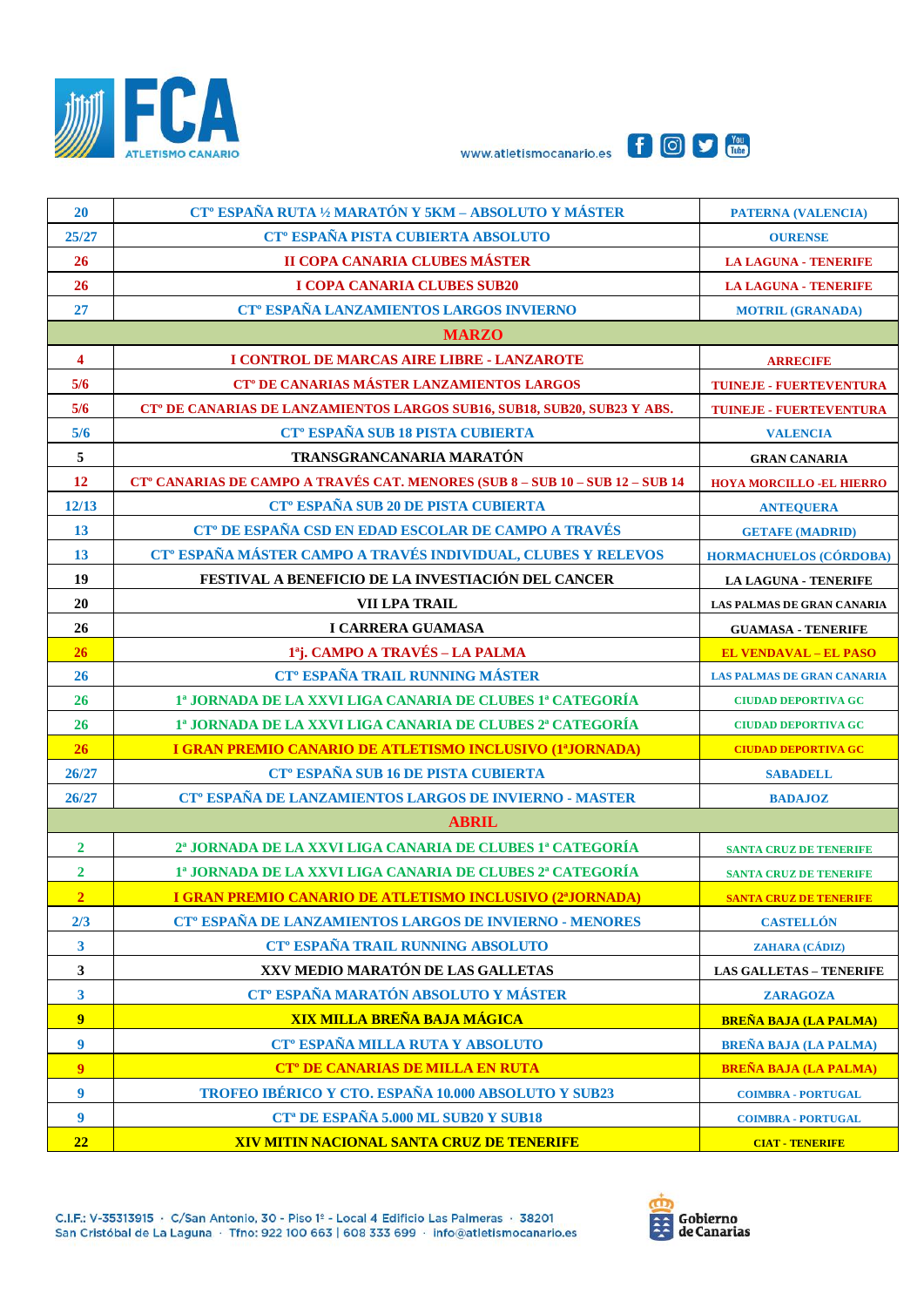





| 23                      | 3ª JORNADA DE LA XXVI LIGA CANARIA DE CLUBES 1ª CATEGORÍA                                              | <b>LAS PALMAS</b>             |  |
|-------------------------|--------------------------------------------------------------------------------------------------------|-------------------------------|--|
| 23                      | 2ª JORNADA DE LA XXVI LIGA CANARIA DE CLUBES 2ª CATEGORÍA                                              | <b>LAS PALMAS</b>             |  |
| 23                      | I GRAN PREMIO CANARIO DE ATLETISMO INCLUSIVO (3ªJORNADA)                                               | <b>LAS PALMAS</b>             |  |
| 23                      | CT <sup>°</sup> ESPAÑA ABSOLUTO ULTRA TRAIL RUNNING                                                    | PENYAGOLOSA (CASTELLÓN)       |  |
| 23                      | CT <sup>°</sup> ESPAÑA TRAIL RUNNING MÁSTER                                                            | STA. MARÍA DE GUÍA - GC       |  |
| 23                      | <b>ENTRE CORTIJOS 2022</b>                                                                             | STA. MARÍA DE GUÍA - GC       |  |
| 30                      | I CONTROL MARCAS AIRE LIBRE - LA PALMA                                                                 | <b>SANTA CRUZ LA PALMA</b>    |  |
| 30                      | CT <sup>°</sup> ESPAÑA CLUBES DIVISIÓN DE HONOR - 1° JORNADA                                           | <b>VARIAS SEDES</b>           |  |
| 30                      | CT <sup>°</sup> ESPAÑA CLUBES PRIMERA DIVISIÓN - 1º JORNADA                                            | <b>VARIAS SEDES</b>           |  |
| <b>MAYO</b>             |                                                                                                        |                               |  |
| $\boldsymbol{8}$        | CT <sup>°</sup> ESPAÑA TRAIL RUNNING POR FEDERACIONES AUTONÓMICAS                                      | <b>BERGA (BARCELONA)</b>      |  |
| 7/8                     | CT <sup>®</sup> DE CANARIAS PRUEBAS COMBINADAS DE AIRE LIBRE SUB-16, SUB18, SUB20, SUB23, ABS Y MÁSTER | <b>A DESIGNAR</b>             |  |
| 14                      | <b>II CONTROL MARCAS AIRE LIBRE - LA PALMA</b>                                                         | <b>SANTA CRUZ LA PALMA</b>    |  |
| 14                      | CT <sup>°</sup> ESPAÑA CLUBES DIVISIÓN DE HONOR - 2° JORNADA                                           | <b>VARIAS SEDES</b>           |  |
| 14                      | CT <sup>°</sup> ESPAÑA CLUBES PRIMERA DIVISIÓN – 3° JORNADA                                            | <b>VARIAS SEDES</b>           |  |
| 14/15                   | <b>CT<sup>°</sup> DE CANARIAS DE AIRE LIBRE MÁSTER</b>                                                 | <b>A DESIGNAR</b>             |  |
| 14/15                   | <b>CT° DE CANARIAS PENTATHLON DE LANZAMIENTOS</b>                                                      | <b>A DESIGNAR</b>             |  |
| 20/21                   | <b>CT<sup>°</sup> IBEROAMERICANO</b>                                                                   | <b>LA NUCIA (ALICANTE)</b>    |  |
| 21                      | <b>CT<sup>°</sup> ESPAÑA CLUBES SUB20</b>                                                              | <b>A DESIGNAR</b>             |  |
| 21/22                   | <b>CT<sup>°</sup> DE CANARIAS DE AIRE LIBRE SUB16 DGD - EDAD ESCOLAR</b>                               | <b>A DESIGNAR</b>             |  |
| 21/22                   | <b>CT° CANARIAS DE AIRE LIBRE SUB18 y SUB23</b>                                                        | <b>A DESIGNAR</b>             |  |
| 21/22                   | CT <sup>°</sup> ESPAÑA FEDERACIONES AUTONÓMICAS PRUEBAS COMBINADAS                                     | <b>SORIA</b>                  |  |
| 28                      | 4ª JORNADA DE LA XXVI LIGA CANARIA DE CLUBES 1ª CATEGORÍA                                              | <b>SANTA CRUZ DE TENERIFE</b> |  |
| 28                      | 2ª JORNADA DE LA XXVI LIGA CANARIA DE CLUBES 2ª CATEGORÍA                                              | <b>SANTA CRUZ DE TENERIFE</b> |  |
| 28                      | I GRAN PREMIO CANARIO DE ATLETISMO INCLUSIVO (4ªJORNADA)                                               | <b>CIUDAD DEPORTIVA GC</b>    |  |
| 29                      | XXI MEDIO MARATÓN CIUDAD DE LA LAGUNA                                                                  | <b>LA LAGUNA - TENERIFE</b>   |  |
| 29                      | <b>NEON RUN SPAIN - LA PALMA 2022</b>                                                                  | <b>LOS LLANOS DE ARIDANE</b>  |  |
| 29                      | <b>CT<sup>°</sup> DE CANARIAS DE 5 KMS. EN RUTA</b>                                                    | <b>LOS LLANOS DE ARIDANE</b>  |  |
| 28/29                   | CT <sup>°</sup> ESPAÑA SUB14 INDIVIDUAL                                                                | <b>TORREVIAJA (ALICANTE)</b>  |  |
| 28/29                   | CT <sup>°</sup> ESPAÑA PRUEBAS COMBINADAS MÁSTER                                                       | <b>A DESIGNAR</b>             |  |
| 28/29                   | CT <sup>°</sup> ESPAÑA PENTATLÓN LANZAMIENTOS MÁSTER                                                   | <b>A DESIGNAR</b>             |  |
| 28/29                   | <b>CT<sup>°</sup> ESPAÑA 10.000 Y MILLA MÁSTER</b>                                                     | <b>A DESIGNAR</b>             |  |
|                         | <b>JUNIO</b>                                                                                           |                               |  |
| $\overline{\mathbf{4}}$ | <b>CT<sup>°</sup> ESPAÑA DE FEDERACIONES SUB18</b>                                                     | <b>VALLADOLID</b>             |  |
| 4                       | <b>CT<sup>°</sup> ESPAÑA CLUBES MÁSTER 1ª DIVISIÓN</b>                                                 | <b>A DESIGNAR</b>             |  |
| $\overline{\mathbf{4}}$ | <b>CT<sup>°</sup> ESPAÑA CLUBES MÁSTER 2ª DIVISIÓN</b>                                                 | <b>LA NUCIA (ALICANTE)</b>    |  |
| $\overline{\mathbf{4}}$ | CT <sup>°</sup> ESPAÑA CARRERAS DE MONTAÑA ABSOLTO, MÁSTER SUB23 Y SUB20                               | <b>RIOPAR (ALBACETE)</b>      |  |
| 4/5                     | XI MEETING INTERNACIONAL ARONA DE PRUEBAS COMBINADAS                                                   | <b>ARONA</b> (TF)             |  |
| 11                      | <b>III CONTROL MARCAS AIRE LIBRE - LA PALMA</b>                                                        | <b>SANTA CRUZ LA PALMA</b>    |  |

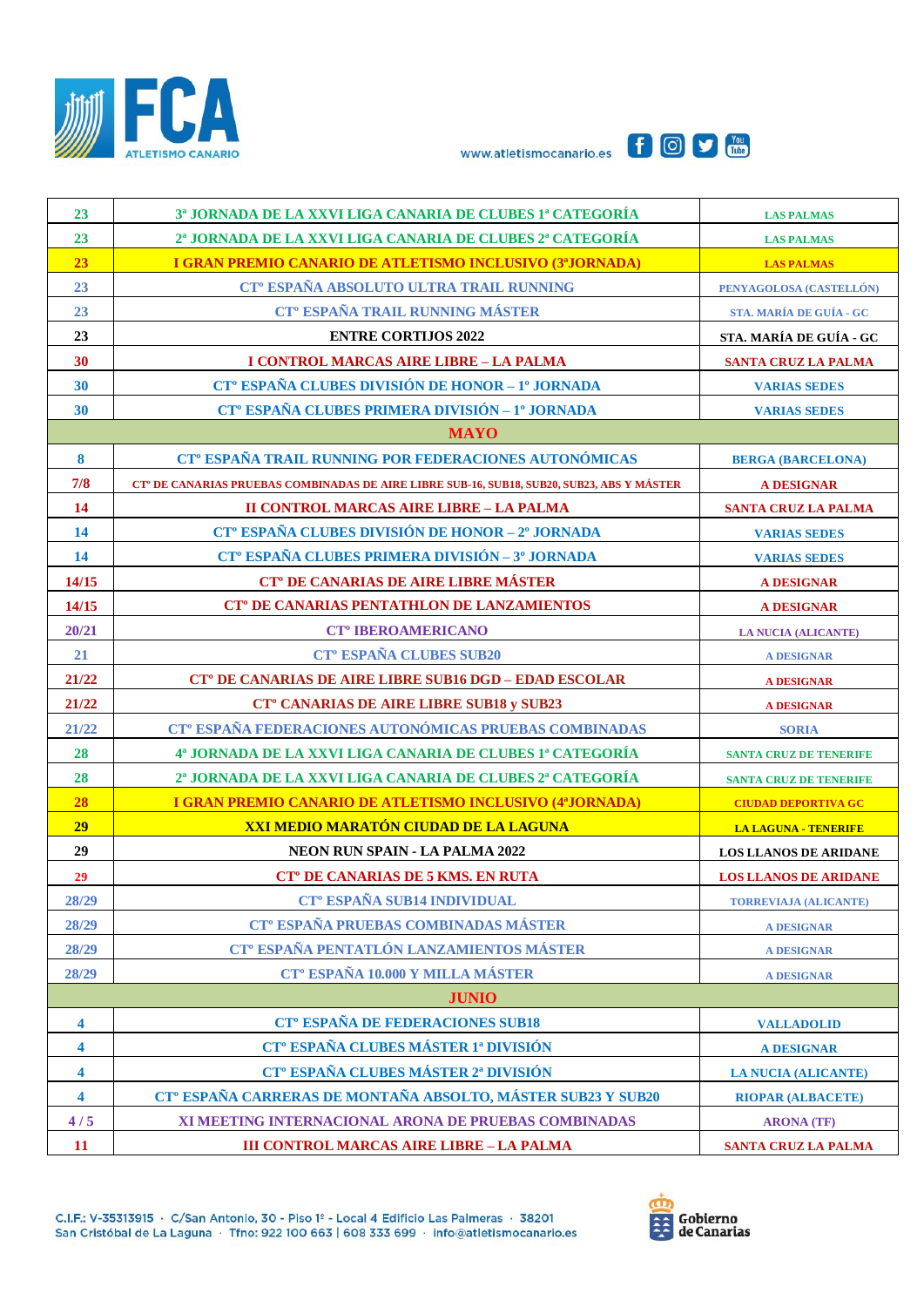





| <b>11</b>           | CT <sup>°</sup> ESPAÑA CLUBES DIVISIÓN DE HONOR - FINAL MUJERES      | <b>LA NUCIA /ALICANTE)</b>     |  |
|---------------------|----------------------------------------------------------------------|--------------------------------|--|
| <b>11</b>           | CT <sup>°</sup> ESPAÑA CLUBES PRIMERA DIVISIÓN - FINAL MUJERES       | <b>LA NUCIA (ALICANTE)</b>     |  |
| 11/12               | CT <sup>°</sup> ESPAÑA CLUBES DIVISIÓN DE HONOR - FINAL HOMBRES      | <b>LA NUCIA /ALICANTE)</b>     |  |
| 11/12               | CT <sup>°</sup> ESPAÑA CLUBES PRIMERA DIVISIÓN - FINAL HOMBRES       | <b>LA NUCIA (ALICANTE)</b>     |  |
| <b>12</b>           | CT <sup>°</sup> ESPAÑA CLUBES SEGUNDA DIVISIÓN - FASE FINAL          | <b>A DESIGNAR</b>              |  |
| 17/19               | <b>CT<sup>°</sup> ESPAÑA MÁSTER AIRE LIBRE</b>                       | <b>ARONA (TENERIFE)</b>        |  |
| 18/19               | <b>CT<sup>°</sup> ESPAÑA SUB18</b>                                   | <b>JEREZ FRONTERA (CÁDIZ)</b>  |  |
| 25/26               | <b>CT<sup>°</sup> ESPAÑA ABSOLUTO</b>                                | <b>NERJA (MÁLAGA)</b>          |  |
| 25/26               | <b>CT<sup>°</sup> DE CANARIAS DE AIRE LIBRE PARA MENORES</b>         | <b>A DESIGNAR</b>              |  |
|                     | <b>JULIO</b>                                                         |                                |  |
| 30/3                | <b>CAMPEONATO DE EUROPA OFF - ROAD</b>                               | <b>EL PASO (LA PALMA)</b>      |  |
| $\overline{2}$      | CT <sup>°</sup> DE ESPAÑA DE FEDERACIONES AUTONÓMICAS                | <b>GRANOLLERS (BARCELONA)</b>  |  |
| $\overline{2}$      | <b>CT<sup>°</sup> DE CANARIAS DE 10 KMS. EN RUTA</b>                 | <b>PUERTO DE LA CRUZ - TFE</b> |  |
| $\mathbf 2$         | VII CARRERA URBANA PUERTO DE LA CRUZ                                 | PUERTO DE LA CRUZ - TFE        |  |
| 9/10                | <b>CT<sup>°</sup> ESPAÑA SUB23</b>                                   | <b>SANTANDER</b>               |  |
| 9/10                | <b>CT<sup>°</sup> DE CANARIAS DE AIRE LIBRE ABSOLUTO y SUB20</b>     | <b>A DESIGNAR</b>              |  |
| 9/10                | I CT <sup>°</sup> DE CANARIAS INCLUSIVO Y ADAPTADO - AIRE LIBRE      | <b>A DESIGNAR</b>              |  |
| 16/17               | <b>CT<sup>°</sup> ESPAÑA SUB20</b>                                   | <b>TORRENT (VALENCIA)</b>      |  |
| 23/24               | <b>CT<sup>°</sup> DE ESPAÑA SUB16</b>                                | <b>AVILES</b>                  |  |
| 30/31               | <b>CT<sup>°</sup> ESPAÑA CLUBES PRUEBAS COMBINADAS</b>               | <b>A DESIGNAR</b>              |  |
|                     | <b>AGOSTO</b>                                                        |                                |  |
|                     | <b>SEPTIEMBRE</b>                                                    |                                |  |
| 30/1                | XV REUNIÓN NACIONAL VETERANOS "CIUDAD DE LA LAGUNA"                  | <b>LA LAGUNA - TENERIFE</b>    |  |
|                     | <b>OCTUBRE</b>                                                       |                                |  |
| $\overline{2}$      | IV CT <sup>°</sup> DE CANARIAS SUB14 POR EQUIPOS                     | <b>CIAT - TENERIFE</b>         |  |
| 8/9                 | CT <sup>°</sup> ESPAÑA FEDERACIONES PISTA SUB16 EDAD ESCOLAR         | <b>PAMPLONA (NAVARRA)</b>      |  |
| 15                  | V BEYOND THE COST SKY TOUR GRAN CANARIA                              | <b>GRAN CANARIA</b>            |  |
| 21/22               | <b>CT<sup>°</sup> DE ESPAÑA SUB14 POR EQUIPOS</b>                    | NERJA - MÁLAGA                 |  |
| 22                  | <b>CT<sup>°</sup> ESPAÑA CLUBES SUB16</b>                            | <b>A DESIGNAR</b>              |  |
| 29                  | CT <sup>°</sup> CANARIAS CAMPO A TRAVÉS CLUBES y RELEVOS MIXTOS      | <b>A DESIGNAR</b>              |  |
|                     | <b>NOVIEMBRE</b>                                                     |                                |  |
| 13                  | VIII MARATÓN DE TENERIFE NAVIERA ARMAS                               | <b>SANTA CRUZ DE TENERIFE</b>  |  |
| 27                  | CT <sup>°</sup> DE CANARIAS DE PISTA DE INVIERNO. CATEGORÍAS MENORES | <b>A DESIGNAR</b>              |  |
|                     | <b>CT<sup>°</sup> ESPAÑA CLUBES CAMPO A TRAVÉS</b>                   | <b>ATAPUERCA (BURGOS)</b>      |  |
| <b>DICIEMBRE</b>    |                                                                      |                                |  |
| 4                   | CT <sup>°</sup> ESPAÑA CLUBES SUB20 PISTA CUBIERTA                   | <b>A DESIGNAR</b>              |  |
| <b>11</b>           | CT <sup>°</sup> ESPAÑA MARCHA DE INVIERNO DE PROMOCIÓN               | <b>CIEZA (MURCIA)</b>          |  |
| <b>18</b>           | CT <sup>°</sup> ESPAÑA CLUBES SUB16 PISTA CUBIERTA                   | <b>A DESIGNAR</b>              |  |
| <b>POR DESIGNAR</b> |                                                                      |                                |  |